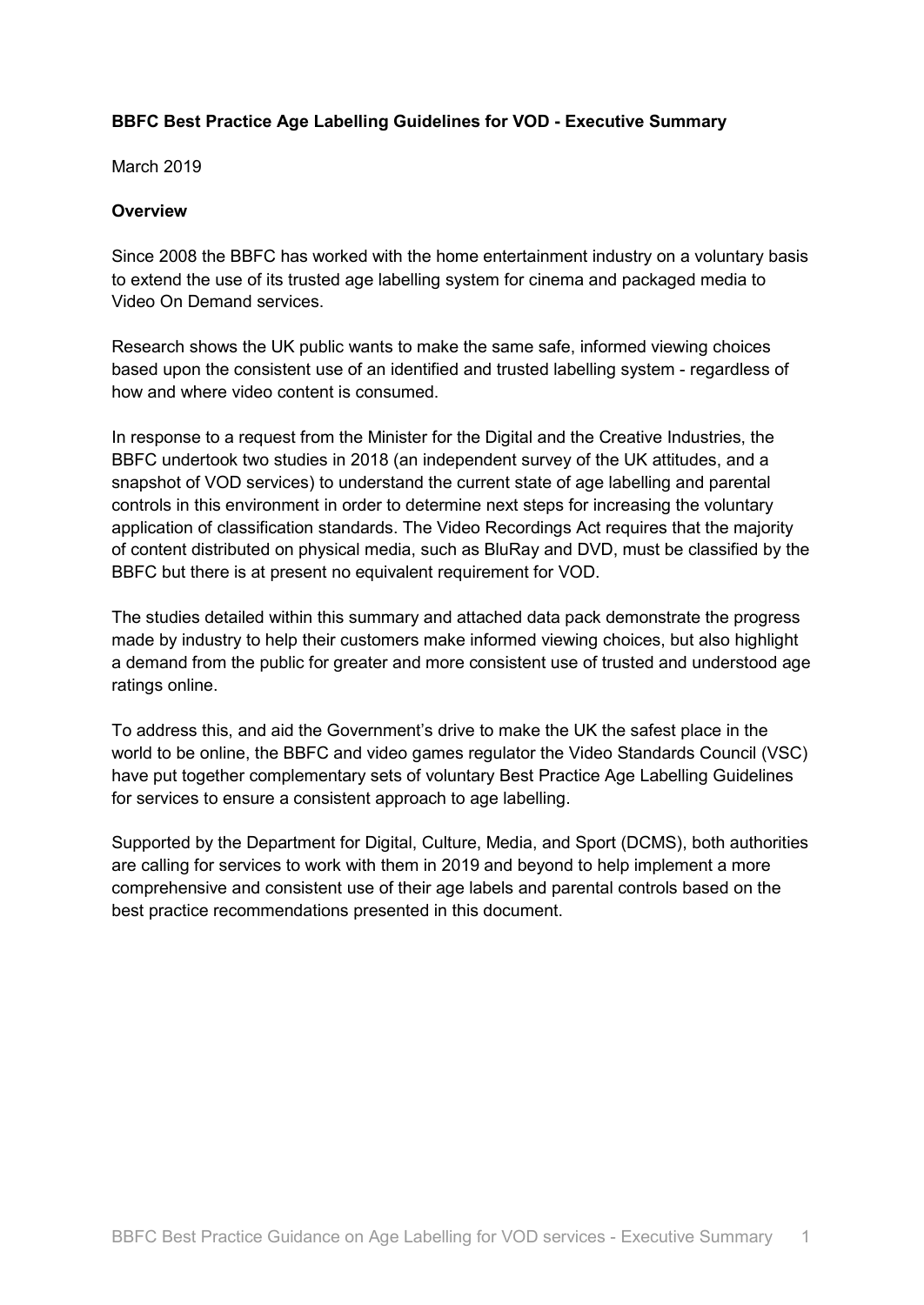# **Background**

The BBFC's 2018 Classification Guidelines research, drawn from a survey of over 10,000 members of the UK public, demonstrated that 83% of parents trust BBFC age ratings. 91% of parents believe that the same classifications should be used for content they view on and offline.

To support the shift in consumption habits towards online viewing, the BBFC introduced a licensing system that allows these services to display existing BBFC ratings. In addition, a digital-only classification service (Watch & Rate) was introduced in 2010 to significantly reduce the cost of obtaining age ratings for content premiering online.

This self-regulatory model has been well supported by the industry with over 20 services currently licensed to display BBFC classifications. Presently this includes the following services who have implemented BBFC age labelling, albeit with a variety of different approaches:

Amazon Video/Amazon Prime Video BFI Player British Airways BT TV Curzon Home Cinema Disneylife Find Any Film Google - Including Google Play Store, YouTube Movies, Google Web Search iTunes Film Store Microsoft Film & TV Store Netflix Rakuten TV Sky Store Soho Theatre On Demand Sony Entertainment Network Virgin Atlantic Virgin Media

## **Research methodology**

The BBFC commissioned two studies into the provision of age ratings on VOD platforms in September 2018.

In order to understand the latest thinking from families, an independent piece of quantitative research into public attitudes was carried out by Ashworth Research. A nationally representative sample of parents & children views was obtained through a Public Knowledge online panel survey. It engaged 1,420 parents of children aged 3-17, of whom 87% (1,229) said they regularly use VOD. 718 children aged 10-17 were surveyed, of whom 82% (587) said they regularly used VOD.

A snapshot of Video On Demand providers was undertaken directly by the BBFC to understand how services offering content via subscription and transactional payment models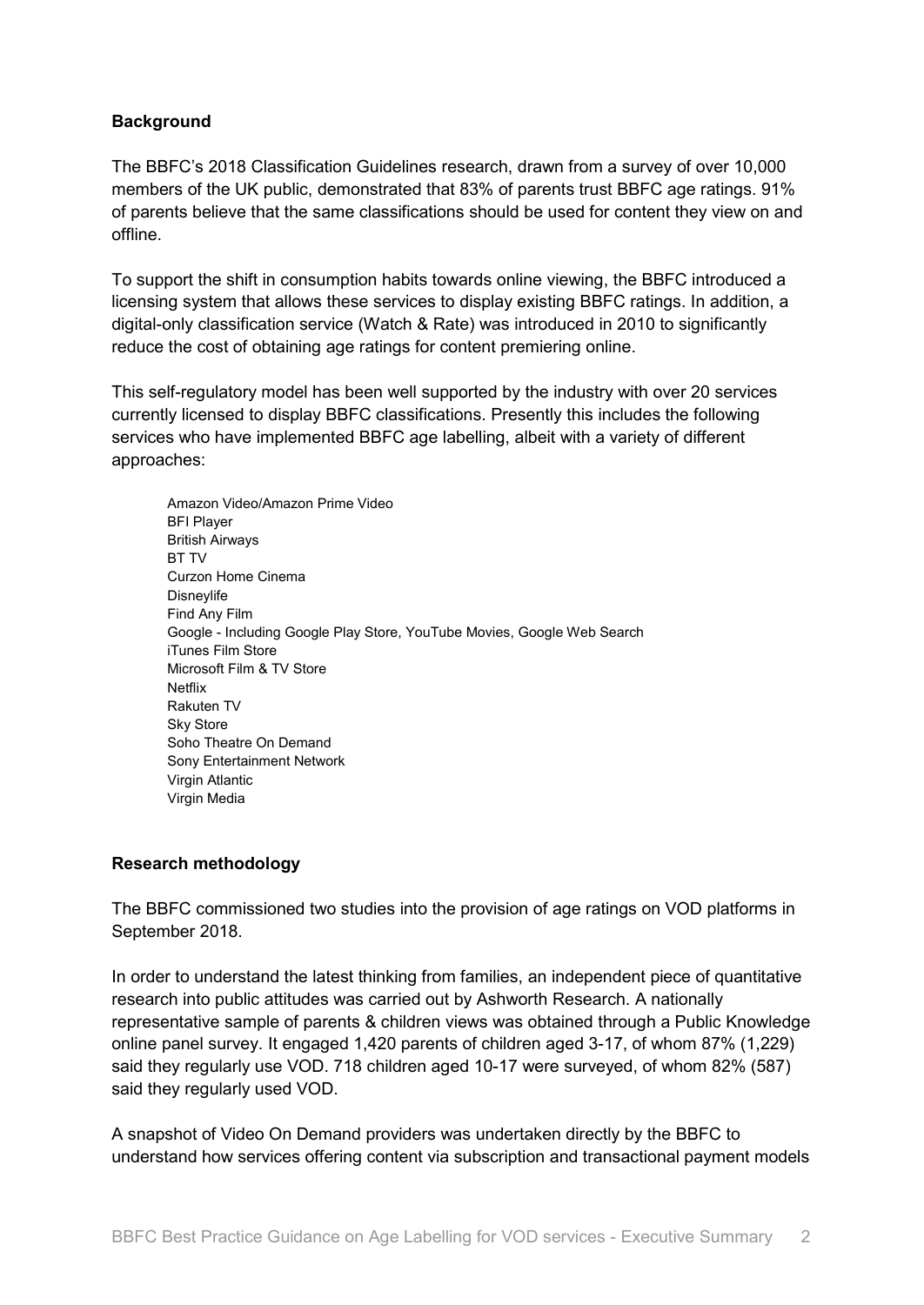approach age labelling and parental controls. This included services not licenced by the BBFC.

The following eighteen services, who make video content available via subscription and transaction models, were surveyed:

> Amazon Prime Video Apple iTunes BFI Player British Airways BT TV Curzon Home Cinema Disney Life Google Play Hayu Microsoft Video Mubi Netflix Now TV Rakuten TV **Shudder** Sky Store Virgin Media YouTube Premium

## **Key Findings**

The key findings of both studies were as follows:

Parents have consistent views about online classification

- Almost 80% of parents are concerned about children seeing inappropriate content on VOD.
- 90% of parents believe that it is important to display age ratings when downloading or streaming a film online, and 92% of parents think it's important for VOD platforms to show the same type of age ratings they would expect at the cinema or on DVD/BluRay.
- 94% of parents think it's important to have consistent ratings across all VOD platforms, rather than a variety of bespoke ratings systems.
- 76% of parents preferred BBFC age ratings as the most helpful age labelling system. Only 2% felt binary age labels such as 'Caution' or 'Guidance' were of use.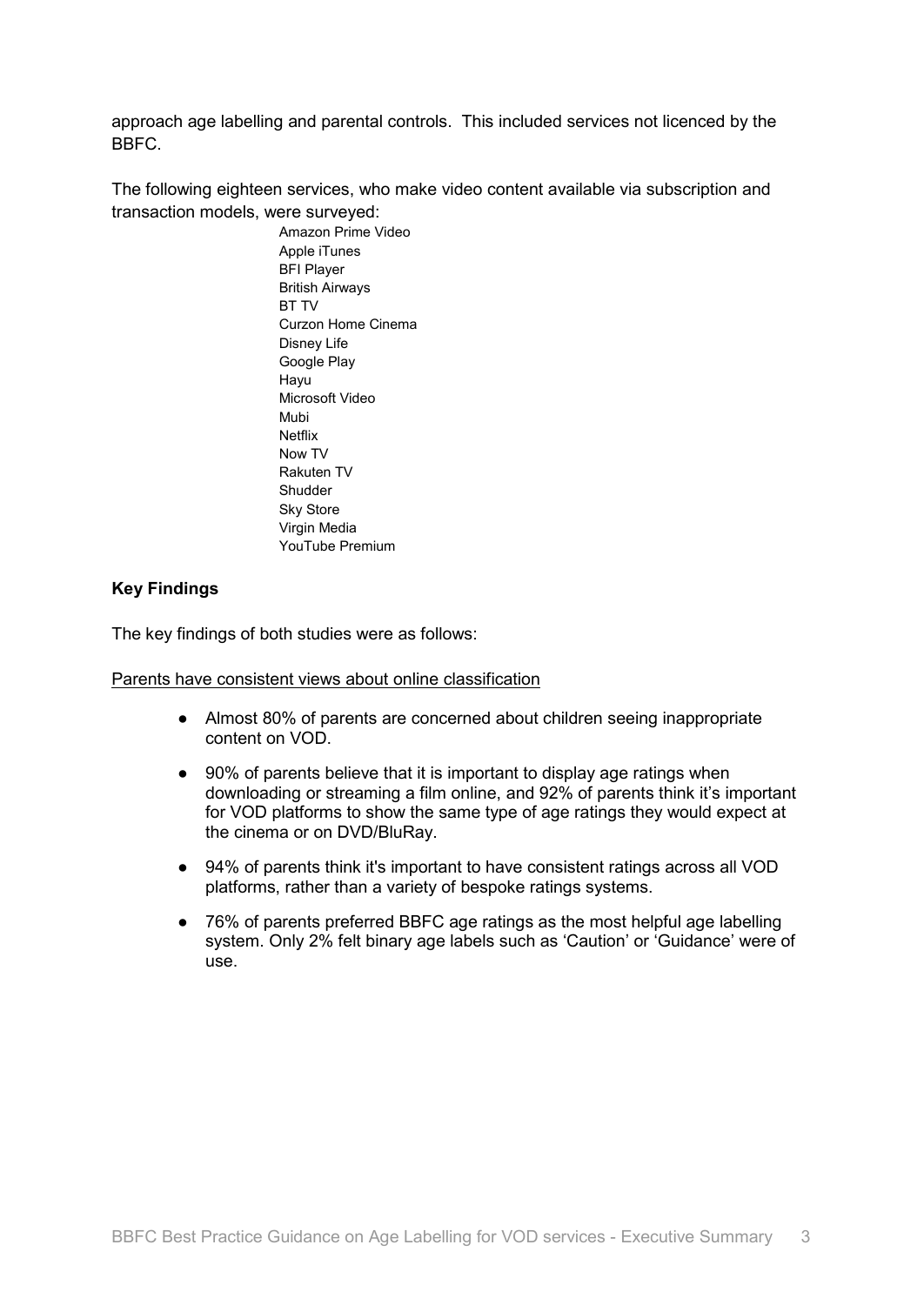#### Whilst active, industry is not yet meeting consumer expectations

- 67% of VOD services permit content with no age rating at all.
- 50% of VOD services have exclusive 'original' content available, but only 28% of these services insist this content has age labelling.
- 22% of VOD services use a mixture of different age labelling systems for film feature films and 28% for TV content.

The public research also found that 60% of children are using use more than one VOD service per month, further highlighting the need for consistency in how age labelling and parental controls are implemented across the various services used by UK audiences.

More background to these findings can be found in the data pack that accompanies this executive summary.

## **Next steps**

Our research highlighted a clear desire from families to have consistent, familiar age ratings for both offline and online VOD content. In addition, nearly all parents told us they felt it was important to have consistent ratings across all online platforms, rather than a variety of bespoke ratings systems. To better meet the needs of UK consumers, we have, in line with the research findings, created a set of best practice recommendations for industry.

## **Recommended BBFC best practice guidance around voluntary age labelling**

- A consistent set of BBFC age labelling should be used across all VOD services
- Services should work towards full coverage of BBFC age ratings across VOD content
- Ratings should always be represented by the formal BBFC classification symbols.
- Age labels must be easily understandable for the public and reflect the expectations of UK audiences.
- Additional ratings info (for example, 'drug misuse, discrimination') should be used alongside the age rating wherever available.
- Age ratings should always be displayed, and easy to find, before the call to action (the prompt to transact, download, stream, play or view).
- Although all titles should carry a best practice age rating, any that don't should be clearly labelled 'Not Rated', with a policy of restricting such content to over 18s (unless the content is clearly children's programming).
- Services should have arrangements in place to ensure that content has UK age labelling before it is made available to the public.
- Details on the age labelling and policies used by services should be made accessible across all platforms on which each service operates.